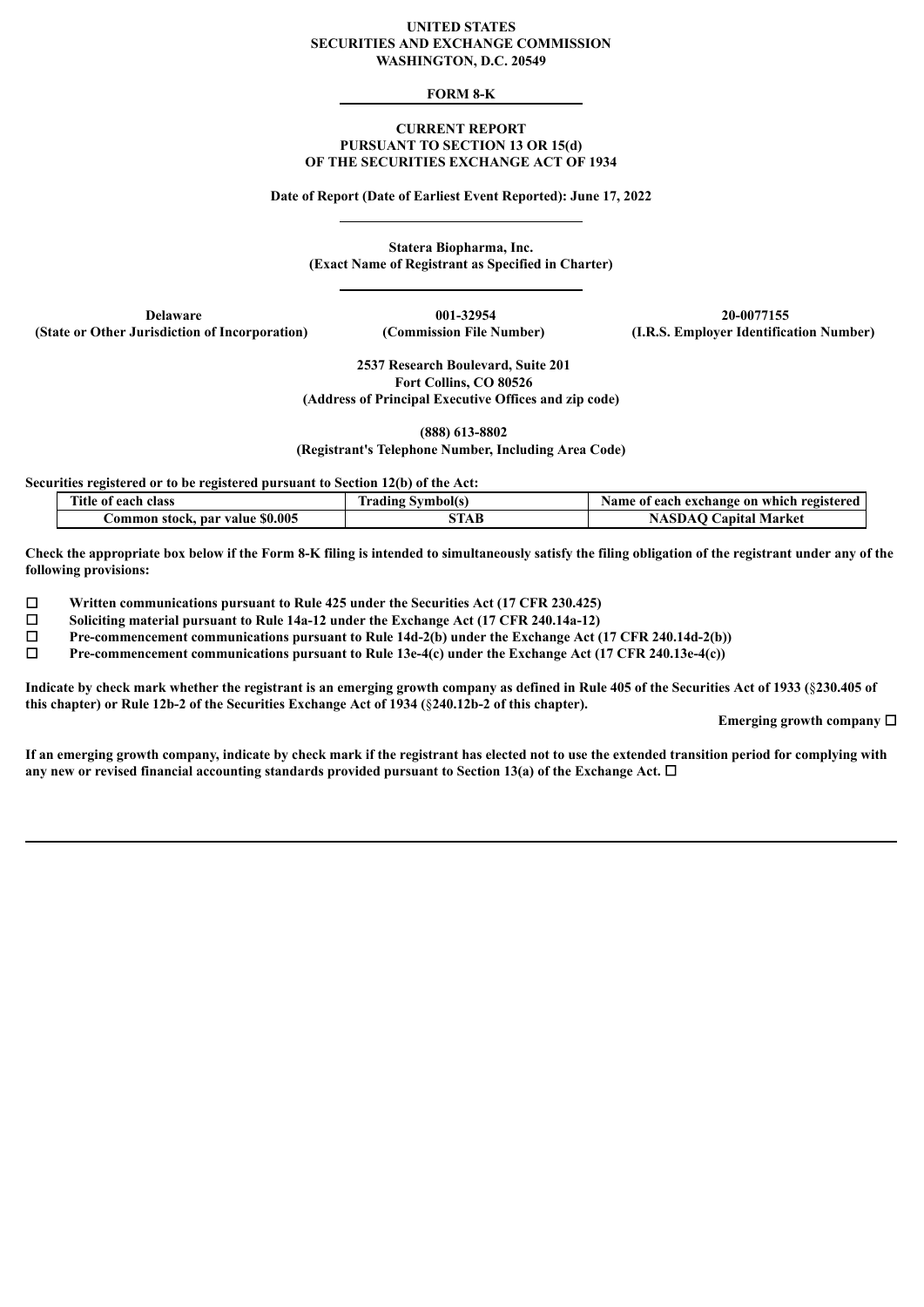#### Item 5.02. Departure of Directors or Certain Officers; Election of Directors; Appointment of Certain Officers; Compensatory Arrangements **of Certain Officers.**

On June 17, 2022, the Board of Directors of Statera Biopharma, Inc. (the "Company") ratified the appointments of Dr. Uday Saxena and Dr. Blake Hawley as a directors of the Company, to fill the vacancies created by Mr. Saluck and Ms. Verny resignations. Dr. Saxena and Dr. Hawley will serve in such position until the earlier of their deaths, resignations or removal from office. Dr. Saxena and Dr. Hawley will serve as members of the Board's audit committee, compensation committee, and nominating and corporate governance committee. The Board has affirmatively determined that Dr. Saxena and Dr. Hawley are "independent" within the meaning of the listing standards of The Nasdaq Stock Market ("Nasdaq"). In addition, Dr. Saxena and Dr. Hawley are independent under Nasdaq's heightened independence standards applicable to audit committee and compensation committee members.

Dr. Saxena is currently a Co-Founder of start-up biotech company, ReaGene Innovations. Dr. Saxena has 30 plus years of leadership experience in drug discovery research. He has held executive and leadership positions at Parke-Davis (now Pfizer), AtheroGenics, Dr. Reddy's Laboratories and Kareus Therapeutics. During his tenure at Parke-Davis/ Pfizer, Dr. Saxena was associated with the team that discovered Lipitor®. Dr. Saxena has a Ph.D. in Biochemistry from Memorial University and Post-doctoral training at Columbia University.

The Company confirms that (1) there is no family relationship between Dr. Saxena and any director or executive officer of the Company, (2) there was no arrangement or understanding between Dr. Saxena. and any other person pursuant to which he was elected to his position with the Company, and (3) there is no transaction between Dr. Saxena and the Company that would require disclosure under Item 404(a) of Regulation S-K.

Dr. Hawley is the Founder of Cleopatra Life Inc., Motega Health, Inc., Cedoga Consulting LLC and SBH Nutrition Science LLC. Dr. Hawley brings an entrepreneurial mindset with a track record of execution. Previously Dr. Hawley served as Chief Commercial Officer of Kindred Biosciences (NASDAQ: KIN) and Managing Director of the United Kingdom and Ireland for Hill's Pet Nutrition, a division of Colgate-Palmolive. His experience includes ten years of profit and loss responsibilities in multiple geographies, with consistent double-digit annual revenue growth in each of the ten years. He oversaw products competing in the arthritis, dermatology, obesity, gastrointestinal, urinary, and cancer markets, among others. Dr. Hawley holds an M.B.A. from the University of Kansas and a D.V.M. from North Carolina State University.

The Company confirms that (1) there is no family relationship between Dr. Hawley and any director or executive officer of the Company, (2) there was no arrangement or understanding between Dr. Hawley. and any other person pursuant to which he was elected to his position with the Company, and (3) there is no transaction between Dr. Hawley and the Company that would require disclosure under Item 404(a) of Regulation S-K.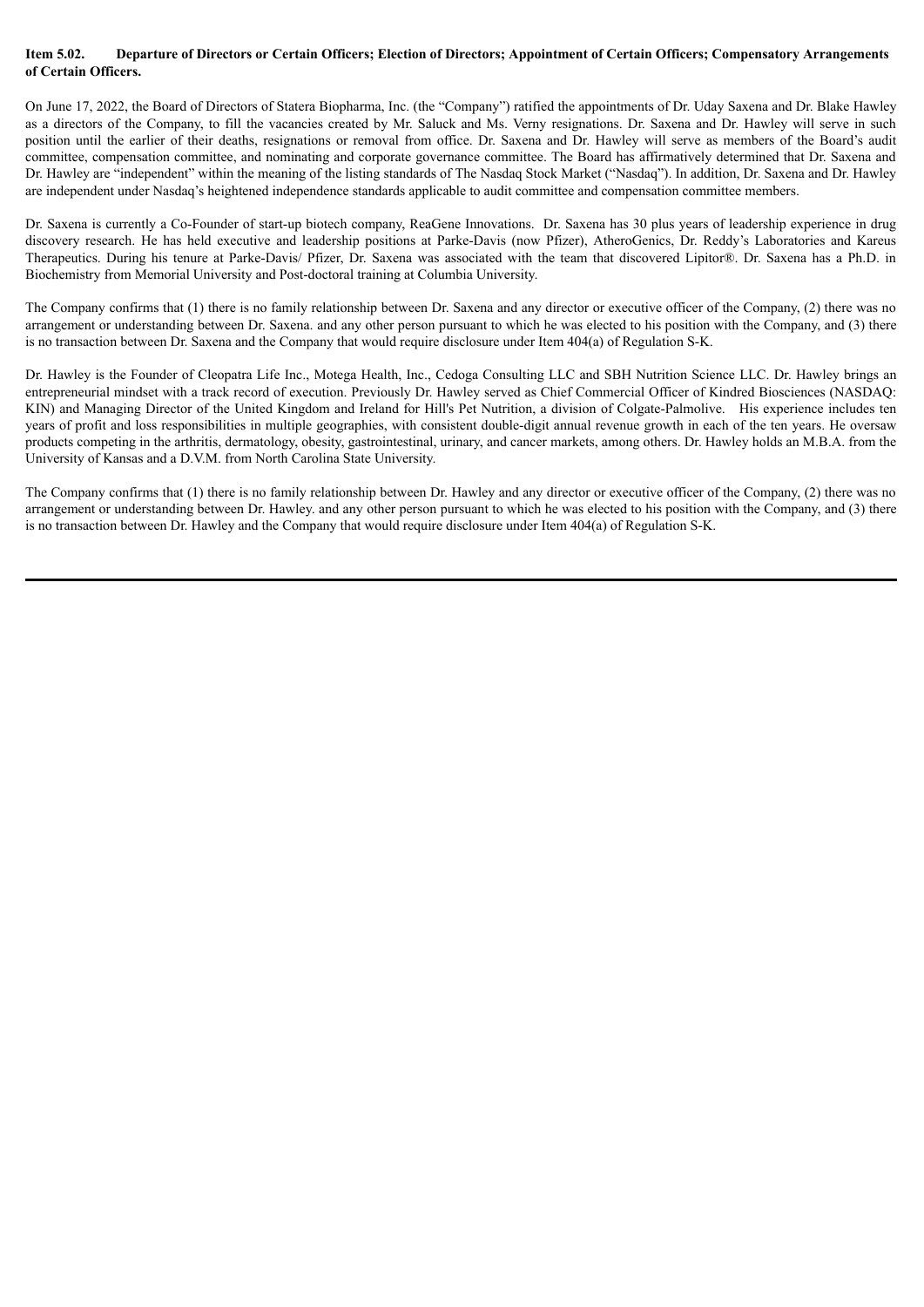On June 8, 2022, the Company entered into Independent Director's Agreements with each of Drs. Saxena and Hawley in connection with their respective appointments as directors of the Company and agreed to pay them the following compensation for their board and committee services.

|                                      | <b>Annual Cash</b> |
|--------------------------------------|--------------------|
| <b>Position</b>                      | Compensation       |
| <b>Board Member</b>                  | \$35,000           |
| <b>Audit Committee Member</b>        | \$7,500            |
| <b>Compensation Committee Member</b> | \$5,000            |
| Governance Committee Member          | \$4,000            |
| Total                                | \$51,500           |

In addition to annual cash compensation listed above, the Company agreed to award each of Drs. Saxena and Hawley 587,083 shares of the Company's unregistered common stock that had a value of \$140,900 as of the June 17, 2022 award date. The Company may from time to time authorize additional compensation and benefits to the directors. Each of the directors is entitled to be reimbursed for reasonable out-of-pocket expenses incurred in attending the Company's board or board committee meetings.

#### **Item 9.01 Financial Statements and Exhibits.**

(d) The following exhibits are filed with this Current Report:

| Exhibit No.       | <b>Description</b>                                                          |  |  |
|-------------------|-----------------------------------------------------------------------------|--|--|
| 10.1 <sup>†</sup> | Form of Independent Director's Agreement.                                   |  |  |
| 104               | Cover Page Interactive Data File (embedded within the Inline XBRL document) |  |  |
|                   | Includes management contracts and compensation plans and arrangements       |  |  |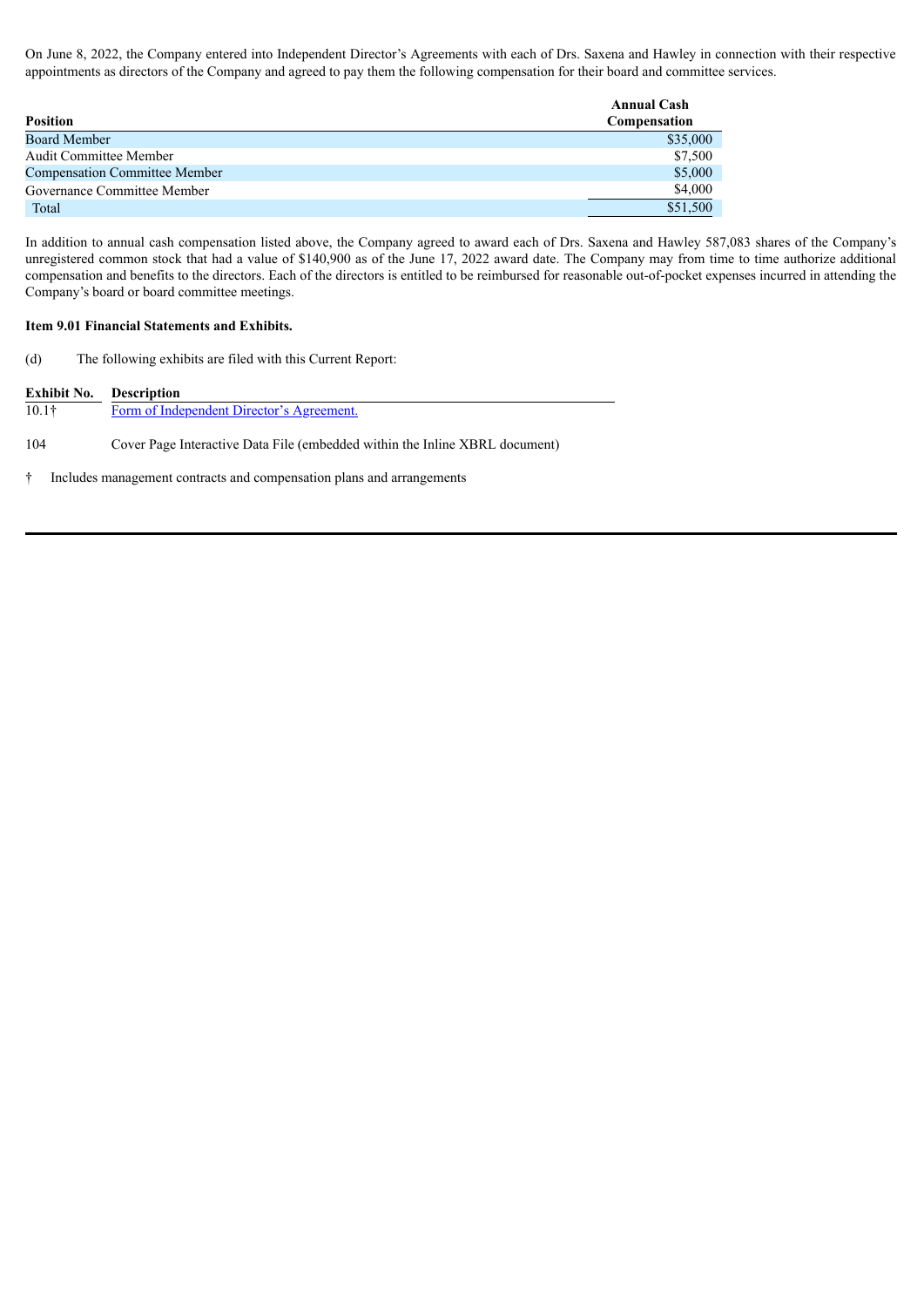# **SIGNATURES**

Pursuant to the requirements of the Securities Exchange Act of 1934, the Registrant has duly caused this report to be signed on its behalf by the undersigned hereunto duly authorized.

**Statera Biopharma, Inc.** Date: June 22, 2022 **By:** /s/ Michael K. Handley Name: Michael K. Handley Title: Chief Executive Officer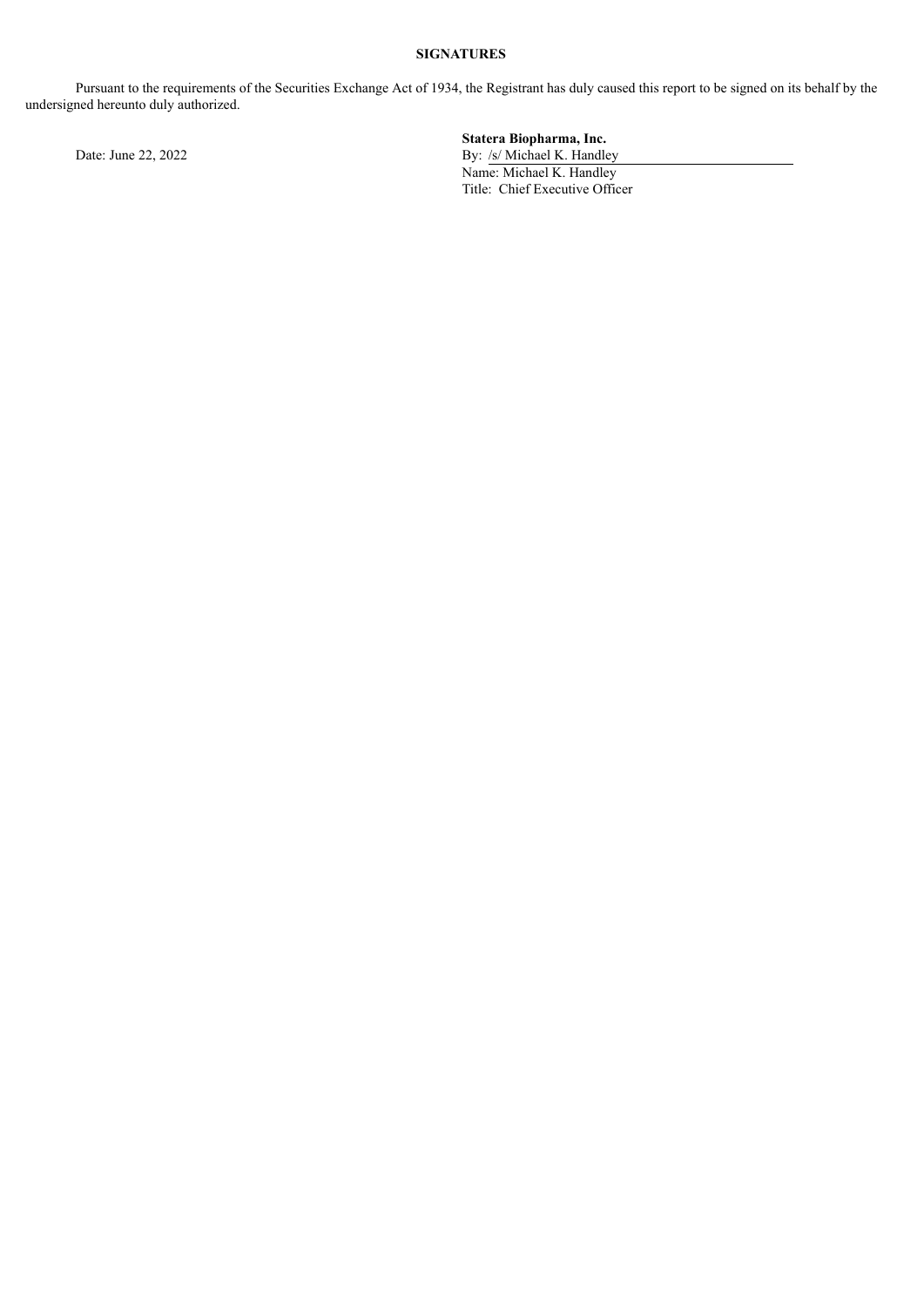#### **FORM OF**

#### **STATERA BIOPHARMA, INC.**

## **INDEPENDENT DIRECTOR**'**S AGREEMENT**

<span id="page-4-0"></span>This Independent Director's Agreement (the "Agreement") is entered into as of the day of . 2022 by and between Statera Biopharma, Inc. a Delaware corporation with address at 2537 Research Blvd. Suite 201, Fort Collins CO 80526 (the "**Company**"), and \_\_\_\_\_\_\_\_\_\_\_\_ at \_\_\_\_\_\_\_\_\_\_\_\_\_\_ (the "**Director**").

WHEREAS, the Company desires to retain and attract as directors the most capable persons available to serve on its Board of Directors (the "**Board**");

WHEREAS, the Company believes that the Director possesses the necessary qualifications and abilities to serve as a director of the Company and perform the functions associated with such service; and

WHEREAS, the Company appointed the Director effective as of the date hereof (the "**Effective Date**") and desires to enter into an agreement with the Director with respect to such appointment; and

WHEREAS, the Director is willing to accept such appointment and to serve the Company on the terms set forth herein and in accordance with the provisions of this Agreement.

NOW, THERFORE, in consideration of the foregoing, the mutual agreements contained herein, and other good and valuable consideration, the receipt and sufficiency of which are hereby acknowledged, the Company and Director agree as follows:

- **1. Service as Director**. Director consents to serve as a member of the Board and agrees that he will perform all duties as a director of the Company, including without limitations (a) attending meetings of the Board; (b) using reasonable efforts to promote the interests of the Company (c) performing services as is consistent with his position as a member of the Board, as required and authorized by the Company's Amended and Restated Articles of Incorporation, as amended ("**Articles**") and bylaws; and (d) performing these and all services in accordance with high professional and ethical standards and in accord with all applicable laws and rules and regulations pertaining to his performance hereunder, including without limitation, all laws, rules and regulations relating to a private and potential a public company.
- **2. Requirements of Director**. During the Directorship Term (as defined herein), the Director will make reasonable efforts to attend and participate in all Board meetings, including quarterly pre-scheduled Board and committee meetings of the Board; participate on Management conference calls; serve on appropriate committees and subcommittees as reasonably requested and agreed upon by the Board; make himself available to the Company at mutually convenient times and places; attend external meetings and presentations when agreed on in advance, as appropriate and convenient; acknowledge and follow policies and procedures of the Company; and perform such duties, services and responsibilities expected of a Director, having the authority commensurate to such position. The Director will use his best efforts to promote the interests of the Company. The Company recognizes that the Director (i) is or may become a full-time executive employee of another entity and that his responsibilities to such entity must have priority and (ii) sits or may sit on the board of directors of other entities, subject to any

Page **1** of **6**

Director's Agreement Statera Biopharma, Inc.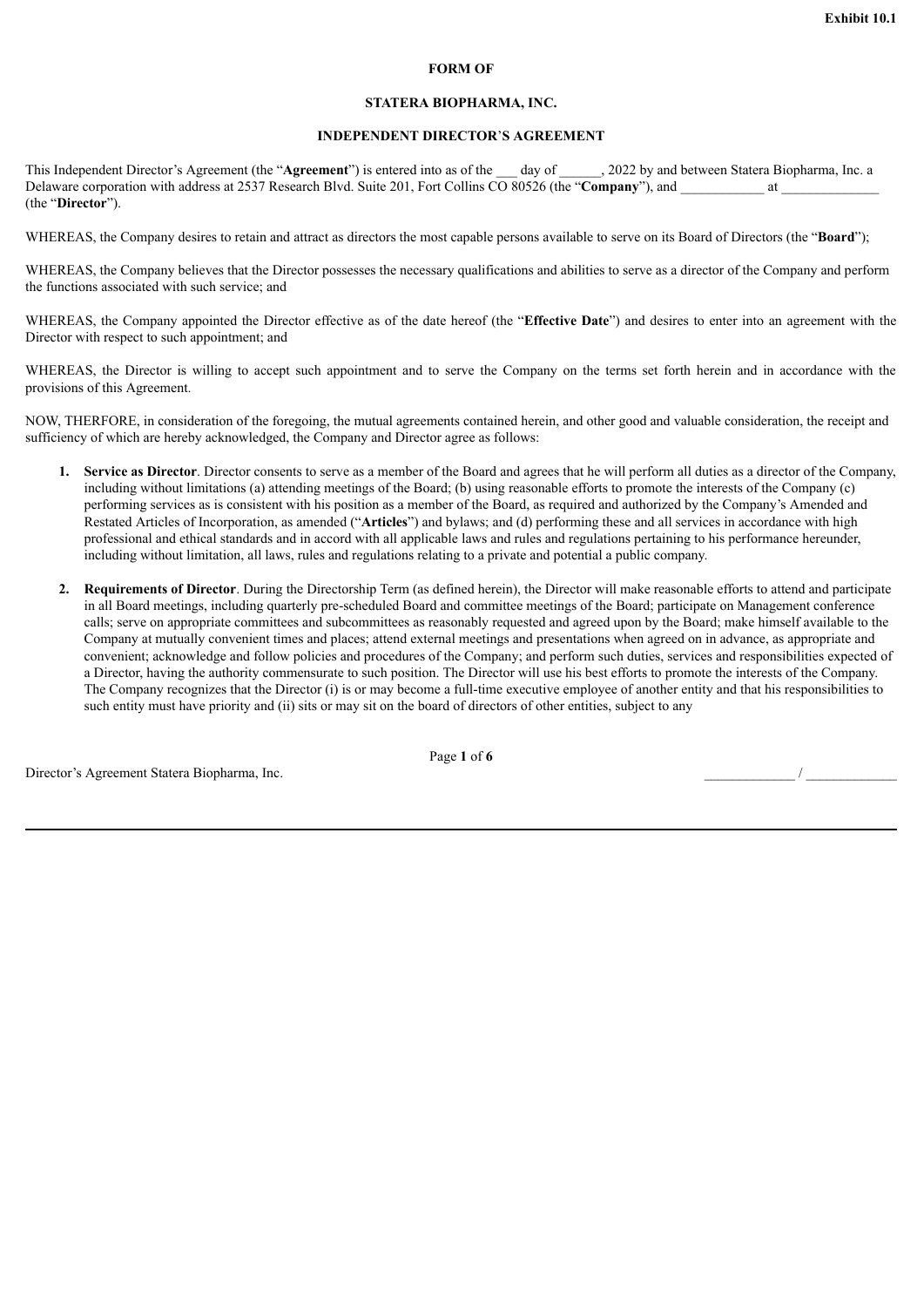limitations set forth by the Sarbanes Oxley Act of 2002 and limitations provided by any exchange or quotation service on which the Company's common stock is listed or traded. Director shall observe all applicable laws and regulations relating to independent Directors of a public company as promulgated from time and shall immediately report to the Company if he knows of any failure to satisfy the applicable laws and regulations relating to independent directors of a public company.

- **3. Compensation and Expenses**. As compensation for the services to be rendered by the Director under this Agreement, the Company will provide the following compensation and benefits:
	- a. *Reimbursement of Expenses*. During the Directorship Term, the Company shall reimburse the Director for all reasonable out-of-pocket expenses incurred by the Director in attending any in-person meetings, or otherwise incurred, provided that the Director complies with the generally applicable policies, practices and procedures of the Company for submission of expense reports, receipts or similar documentation regarding such expenses. Expenses authorized pursuant to this Section 3(b) shall be reimbursed promptly upon receipt of all required documentation. If the Director anticipates that for any particular quarter that his out-of-pocket expenses is likely to exceed \$5,000.00, the Director agrees to notify the Company in advance to discuss the circumstances in a reasonable effort to contain costs.
	- b. *Compensation*. The Company will provide compensation per the table and committee commitments in Appendix 1.
	- c. *Other Benefits*. The Board (or a designated committee) may from time to time authorize additional compensation and benefits for Directors, including awards under any stock incentive, stock option, stock compensation or long-term incentive plan of the Company.
	- d. *Independent Contractor*. The Director's status during the Directorship Term shall be that of an independent contractor and not, for any purpose, that of an employee or agent with authority to bind the Company in any respect. All payments and other consideration made or provided to the Director under this Section 3 shall be made or provided without withholding or deduction of any kind, and the Director shall assume sole responsibility for discharging all tax or other obligations associated therewith.
- **4. Term and Termination**. The term of this Agreement and Director's services hereunder shall commence upon execution by Director and the Company of this Agreement and shall continue until the Company's 2022 annual meeting of shareholders, unless terminated as provided for in this Section 4. This Agreement and Director's services hereunder shall terminate upon the earlier of the following: (a) removal of Director as a director of the Company, upon proper Board or shareholder action in accordance with the bylaws, Articles and applicable law; (b) resignation by Director as a director of the Company upon written notice to the Board; or (c) termination of this Agreement by the Company, in the event the requirements specified in Section 2 hereof are not satisfied, as determined by the Company in its sole discretion.

Director's Agreement Statera Biopharma, Inc. \_\_\_\_\_\_\_\_\_\_\_\_\_ / \_\_\_\_\_\_\_\_\_\_\_\_\_

Page **2** of **6**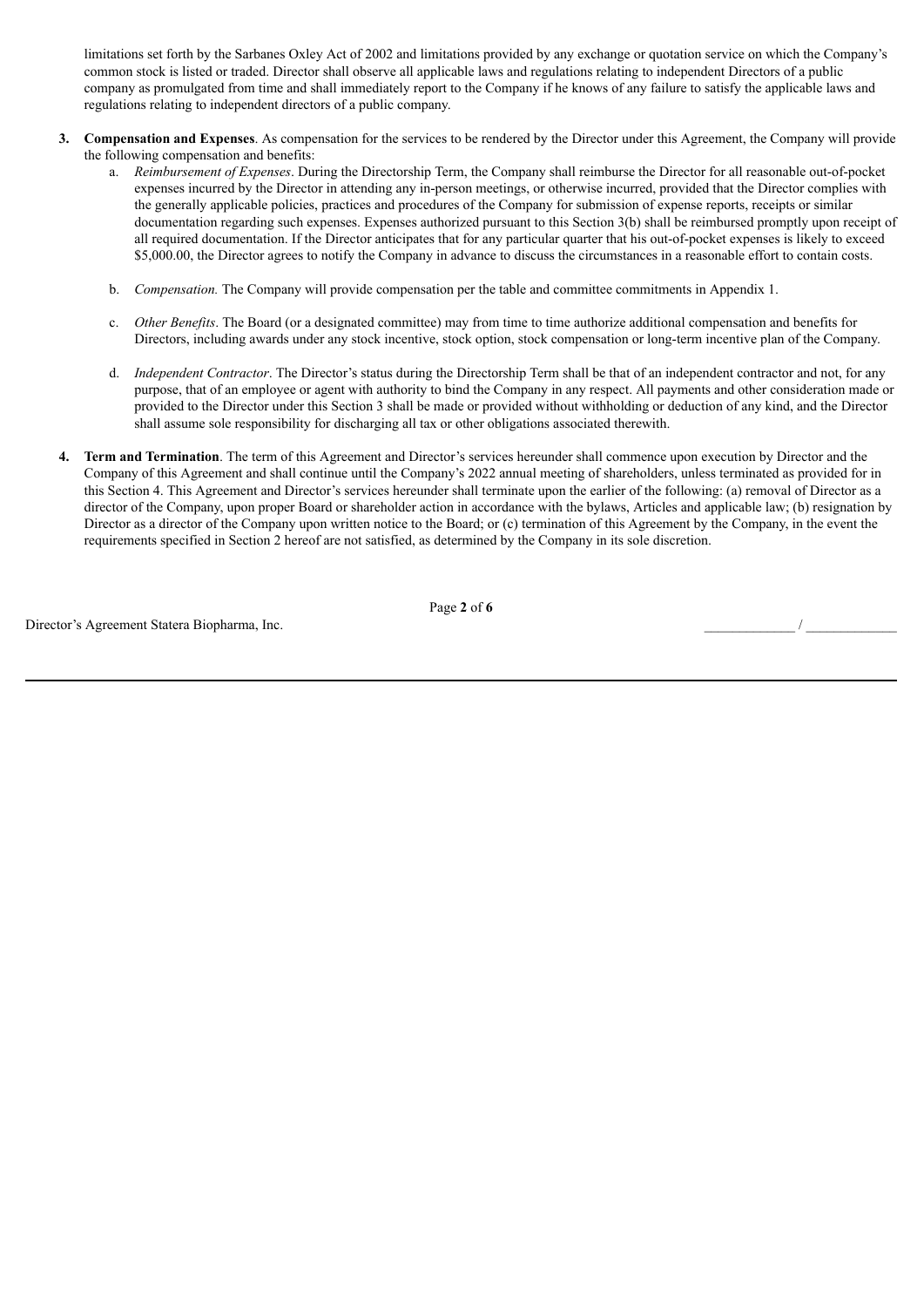**5. Indemnification.** The Company agrees to indemnify the Director for his activities as a member of the Board to the fullest extent permitted under applicable law.

## **6. Confidential Information.**

- Director acknowledges that during his service as a director of the Company, Director will have access to certain highly-sensitive, confidential, and proprietary information relating to the Company and its business (collectively, "Confidential Information"). Director acknowledges that, unless otherwise available to the public, Confidential Information includes, but is not limited to, the following categories of Company related confidential or proprietary information and material, whether in electronic, print, or other form, including all copies, notes, or other reproductions or replicas thereof: record relating to any intellectual property developed by, owned and/or licensed by, controlled, or maintained by the Company; financial statements and information; budgets, forecasts, and projections; business and strategic plans; marketing, sales, and distribution strategies; research and development projects; information related to the processes; non-public information relating to the Company's employees, suppliers, distributors, or investors; the specific terms of the Company's agreements or arrangements, whether oral or written, with any supplier, vendor, or contractor with which the Company may be associated from time to time; and any and all other non- public information relating to the operation of the Company's business which the Company may from time to time designate as confidential or proprietary or that Director reasonably knows should be, or has been, treated by the Company as confidential or proprietary.
- b. Confidential Information does not include any information that: (i) at the time of disclosure is generally known to, or readily ascertainable by, the public; (ii) becomes known to the public through no fault of Director or other violation of this Agreement; or (iii) is disclosed to Director by a third party under no obligation to maintain the confidentiality of the information.
- c. Director acknowledges that all Confidential Information is the confidential and proprietary information of the Company and agrees to hold in trust and confidence all Confidential Information, and will not disclose any Confidential Information to any person or entity, nor use any Confidential Information for the benefit of Director and/or any third party, except in connection with providing services as a director of the Company or as authorized in writing by the Company.
- d. The restrictions in Section 6(c) above will not apply to any information that Director is required to disclose by law, provided that Director (i) notifies the Company of the existence and terms of such obligations (ii) gives the Company a reasonable opportunity to seek a protective or similar order to prevent or limit such disclosure, and (iii) only discloses that information actually required to be disclosed.

Director's Agreement Statera Biopharma, Inc.

Page **3** of **6**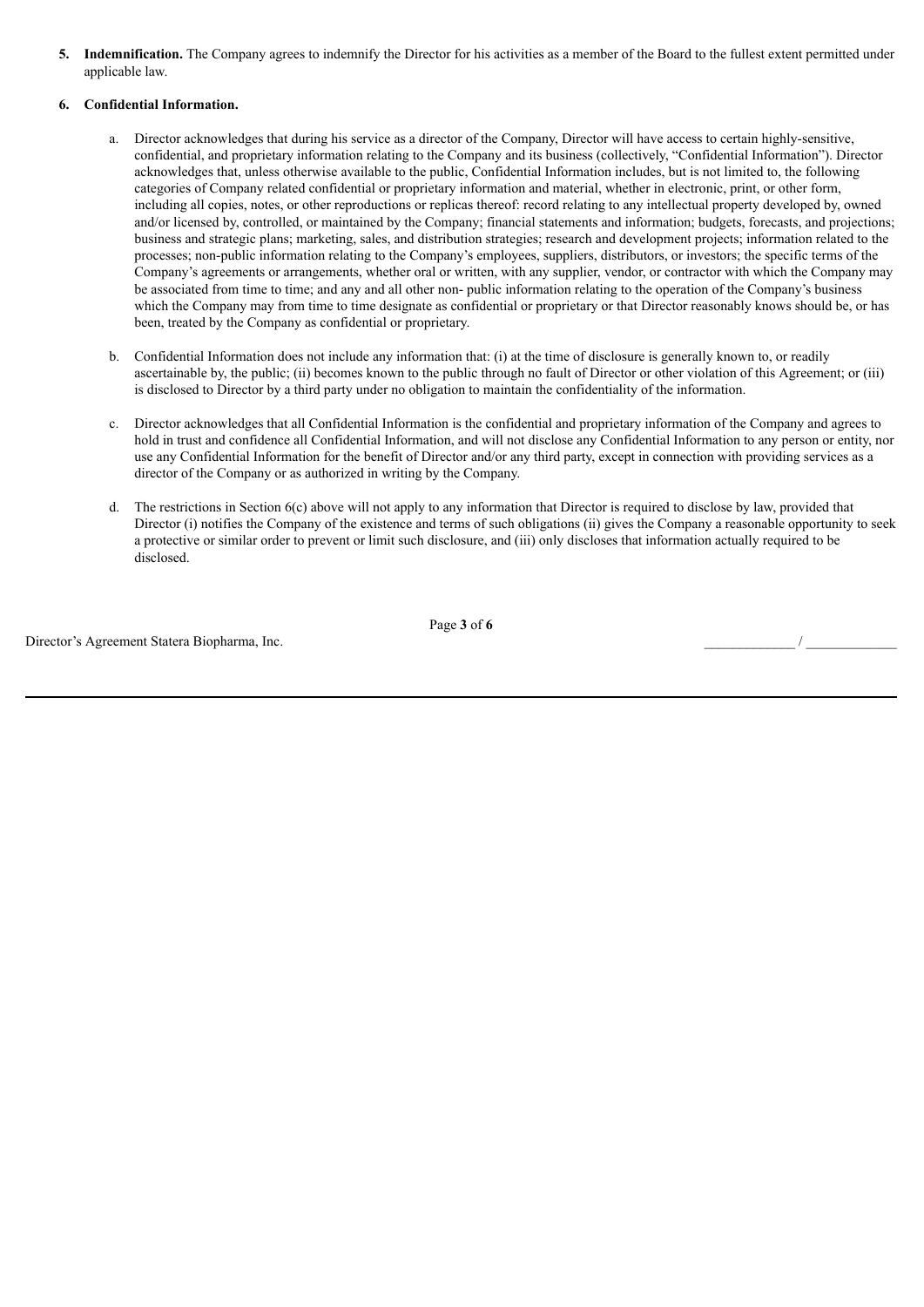- e. Director acknowledges and agrees that the Company will suffer irreparable harm in the event that Director breaches any of his obligations under Section 6 and that monetary damages would be inadequate to compensate the Company for such a breach. Accordingly, Director agrees that, in the event of a breach or threatened breach of any of Director's obligations under this Section 6, the Company will be entitled to obtain from any court of competent jurisdiction preliminary and permanent injunctive relief in order to prevent or to restrain any such breach. The Company shall not be required to post bond or other security in connection with any such injunctive relief. The Company will be entitled to recover its costs incurred n connection with any action to enforce this Section 6, including reasonable attorneys' fees and expenses. The remedies described in the Section  $6(e)$  are cumulative (not alternative) and in addition to all other rights and remedies available to the Company at law, in equity, or otherwise.
- f. Director's obligation pursuant to this Section 6 shall survive any termination of this Agreement.

#### **7. Miscellaneous**

- a. *Entire Agreement*. This Agreement constitutes the entire agreement between the parties with respect to the subject matter hereof and supersedes all prior agreements (whether written or oral and whether express or implied) between the parties relating to such subject matter
- b. *Successors and Assigns*. This Agreement will be binding upon and inure to the benefit of the parties and their respective successors, permitted assigns and, in the case of Director, heirs, executors, and/or personal representatives. The Company may freely assign or transfer this Agreement to an affiliated company or to a successor following a merger, consolidation, sale of assets, or other business transaction. Director may not assign, delegate or otherwise transfer any of Director's obligations in this Agreement without the prior written approval of the Company.
- c. *Counterparts*. This Agreement may be executed in one or more counterparts (each of which may be traditional originals, fax copies, or PDF copies via email or other generally accepted electronic transmission), each of which will be deemed an original but all of which together will constitute one and the same agreement.
- d. *Notices*. Any notice pursuant to this Agreement must be in writing and will be deemed effectively given to the other party on the date it is actually delivered by (i) certified or registered U.S. mail, return receipt requested (ii) overnight courier service (such as FedEx), or (iii) personal delivery of such notice in person; in each case to the appropriate address shown below (or to such other address as party may designate by written notice to the other party):

Director's Agreement Statera Biopharma, Inc.

Page **4** of **6**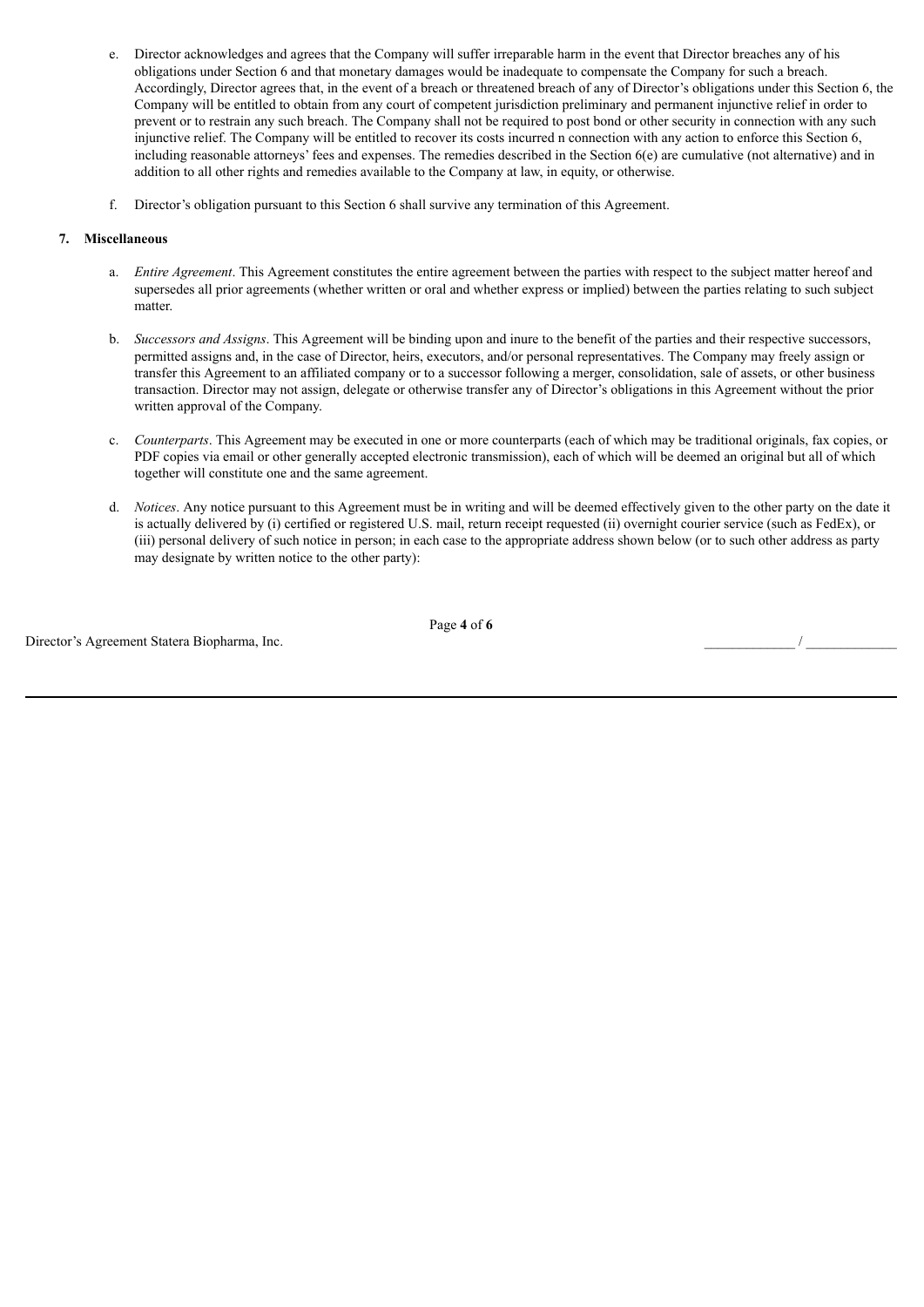If to the Director:

| Phone: |  |
|--------|--|
| Email: |  |

If to the Company:

Statera Biopharma, Inc.

2537 Research Blvd, Suite 201 Fort Collins, CO 80537 Email:  $\lceil \quad \rceil$ 

Attention: Chairman

- e. *Amendments and Waiver*s. No amendments of any provision of this Agreement will be valid unless the amendment is in writing and signed by the Company and Director. No waiver of any provision of this Agreement on a particular occasion will be deemed or will constitute a waiver of that provision on a subsequent occasion or a waiver of any other provision of this Agreement.
- f. *Severability.* Each Provision of this Agreement is severable from every other provision of this Agreement. Any provision of this Agreement that is determined by any court of competent jurisdiction to be invalid or unenforceable will not affect the validity or enforceability of any other provision. Any provision of this Agreement held invalid or unenforceable only in part or degree will remain in full force and effect to the extent not help invalid or unenforceable.
- g. *Construction.* The section headings in this Agreement are inserted for convenience only and are not intended to affect the interpretation of this Agreement. Any reference in this Agreement to and "Section" refers to the corresponding Section of this Agreement. All words in this Agreement will be construed to be of such gender or number as the circumstances require.
- h. *Governing Law.* This Agreement will be governed by the laws of the State of Florida without giving effect to any choice or conflict of law principles of any jurisdiction.

## **[REST OF PAGE INTENTIONALLY LEFT BLANK; SIGNATURE PAGE FOLLOWS]**

Director's Agreement Statera Biopharma, Inc. \_\_\_\_\_\_\_\_\_\_\_\_\_ / \_\_\_\_\_\_\_\_\_\_\_\_\_

Page **5** of **6**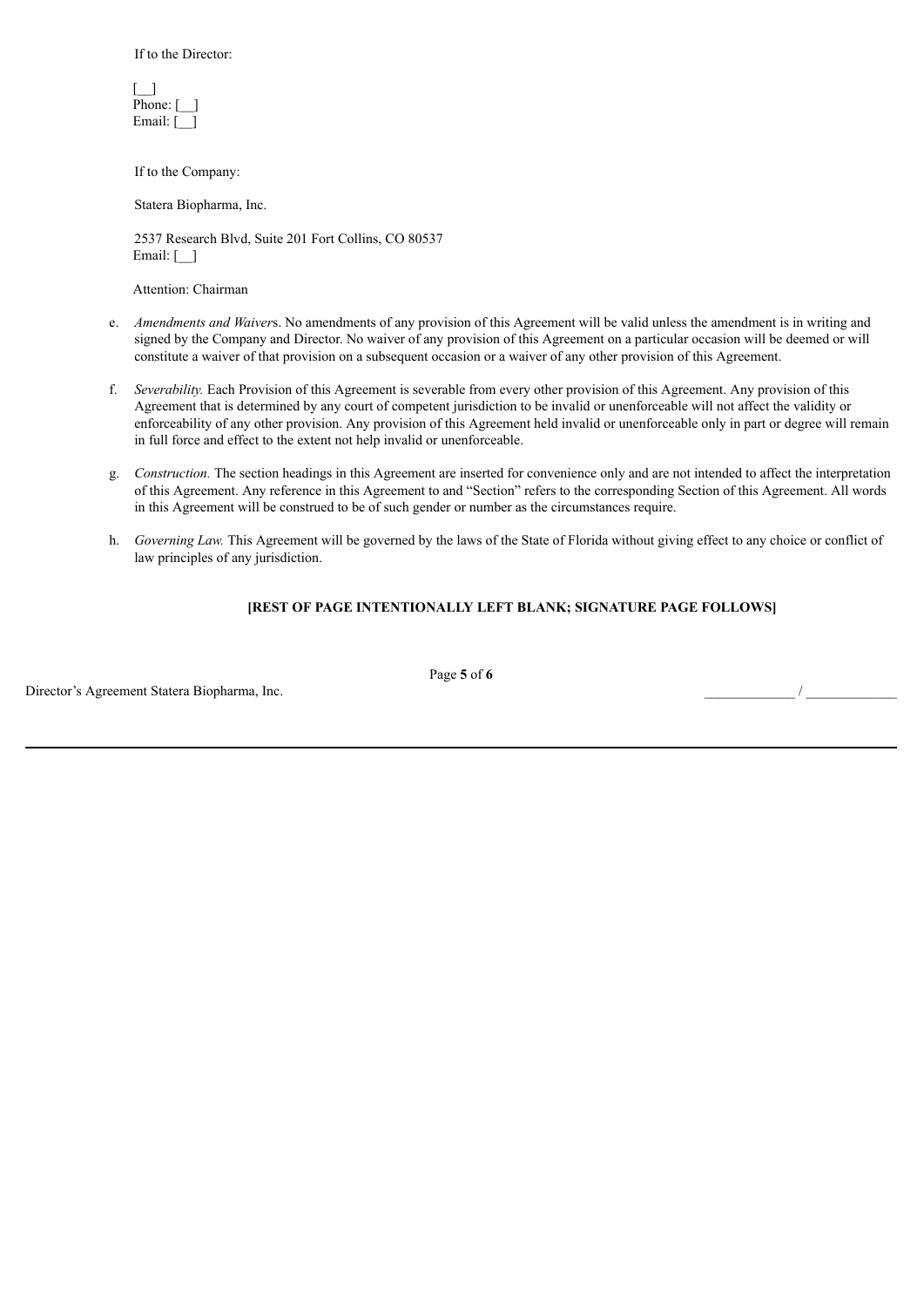IN WITNESS WHEREOF, the parties hereby have caused this Agreement to be duly executed and delivered as of the day and year first above written.

# STATERA BIOPHARMA, INC. DIRECTOR

 $\mathbf{B}$ y:  $\mathbf{B}$ y:

By: By: By: Name: Michael K. Handley, Chairman Name: Name: Name:  $\Box$